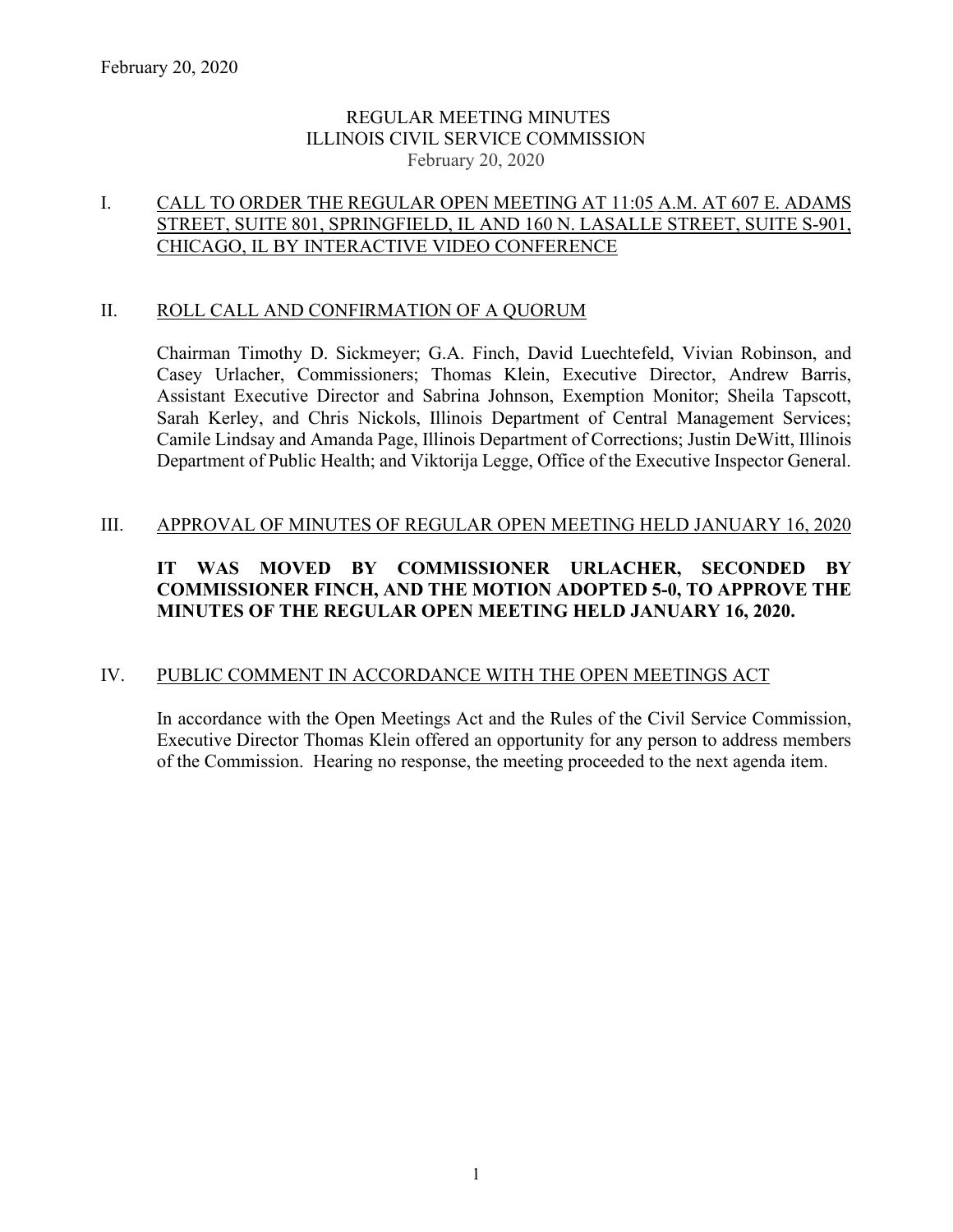## V. EXEMPTIONS UNDER SECTION 4d(3) OF THE PERSONNEL CODE

#### **A. Governing Rule – Section 1.142 Jurisdiction B Exemptions**

- a) The Civil Service Commission shall exercise its judgment when determining whether a position qualifies for exemption from Jurisdiction B under Section 4d(3) of the Personnel Code. The Commission will consider any or all of the following factors inherent in the position and any other factors deemed relevant to the request for exemption:
	- 1) The amount and scope of principal policy making authority;
	- 2) The amount and scope of principal policy administering authority;
	- 3) The amount of independent authority to represent the agency, board or commission to individuals, legislators, organizations or other agencies relative to programmatic responsibilities;
	- 4) The capability to bind the agency, board or commission to a course of action;
	- 5) The nature of the program for which the position has principal policy responsibility;
	- 6) The placement of the position on the organizational chart of the agency, board or commission;
	- 7) The mission, size and geographical scope of the organizational entity or program within the agency, board or commission to which the position is allocated or detailed.
- b) The Commission may, upon its own action after 30 days' notice to the Director of Central Management Services or upon the recommendation of the Director of the Department of Central Management Services, rescind the exemption of any position that no longer meets the requirements for exemption set forth in subsection (a). However, rescission of an exemption shall be approved after the Commission has determined that an adequate level of managerial control exists in exempt status that will insure responsive and accountable administrative control of the programs of the agency, board or commission.
- c) For all positions currently exempt by action of the Commission, the Director of Central Management Services shall inform the Commission promptly in writing of all changes in essential functions, reporting structure, working title, work location, position title, position number or specialized knowledge, skills, abilities, licensure or certification.
- d) Prior to granting an exemption from Jurisdiction B under Section 4d(3) of the Personnel Code, the Commission will notify the incumbent of the position, if any, of its proposed action. The incumbent may appear at the Commission meeting at which action is to be taken and present objections to the exemption request.

(Source: Amended at 34 Ill. Reg. 3485, effective March 3, 2010)

\* \* \*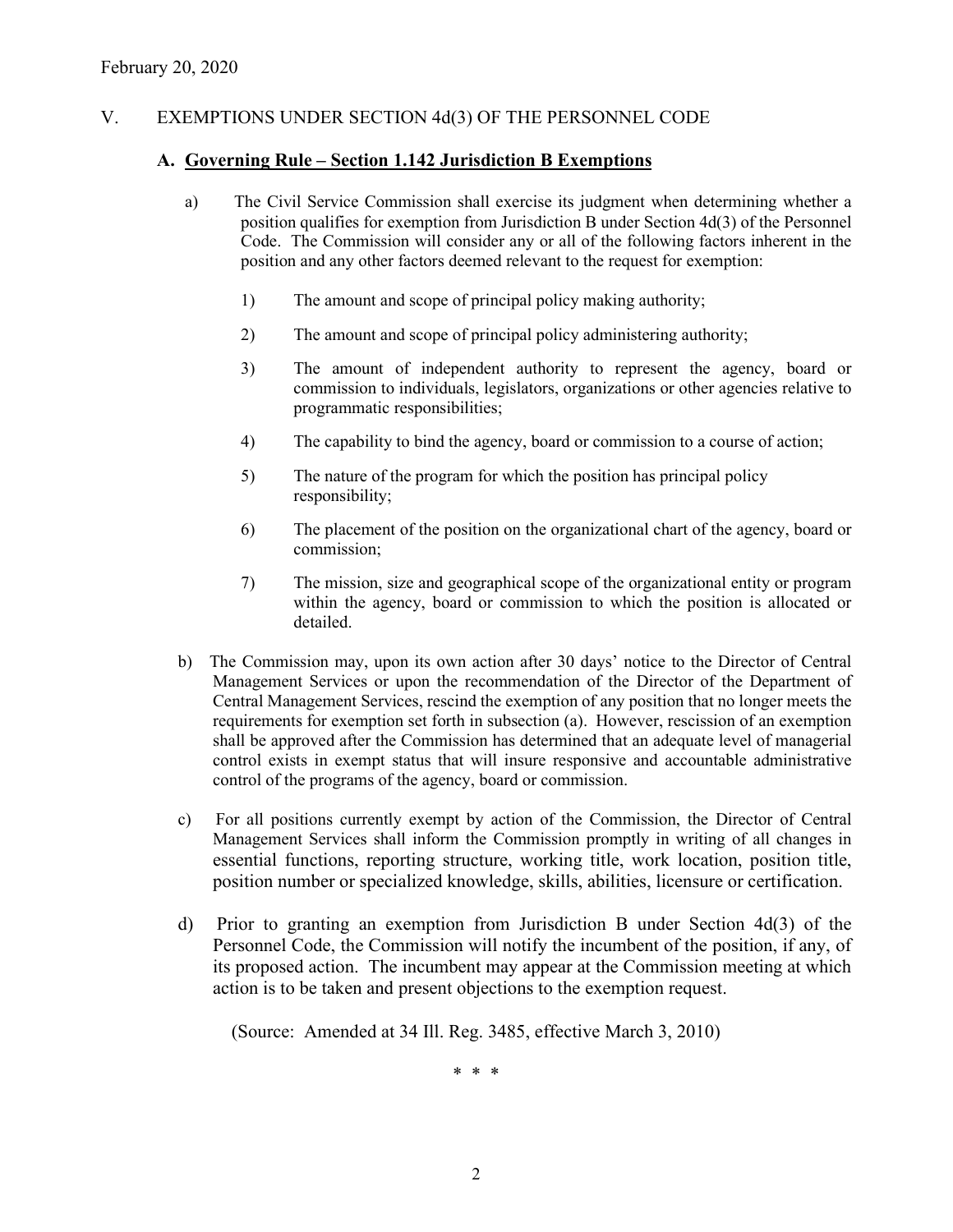## **B. Requests for 4d(3) Exemption**

Exemption Monitor Sabrina Johnson indicated that Items B1 through B3 were requests for the Illinois Department of Corrections (DOC). These positions are within the Director's Office and they report to the Director.

- $\triangleright$  Item B1 was a request for a Chief of Administration. This position serves as a principal policy making official, formulating and implementing polices statewide for Administrative Services. This position plans and coordinates the activities of the Department's Fiscal, Fleet, Assets, Capital Programs, Dietary, Contract Monitoring and Correctional Industries Program functions, and monitors the proposed budget for yearly planning based on available resources at both the Federal and State levels. Staff recommended this exemption request be granted.
- $\triangleright$  Item B2 was a request for a Chief Compliance Officer. This position serves as principal policy making official, formulating, developing and implementing statewide policies for the Compliance Office programs. This position develops strategic plans for the American Correctional Association, Prison Rape Elimination Act and compliance with State and Federal safety and health standards. Staff recommended this exemption request be granted.
- $\triangleright$  Item B3 was a request for a Chief Inspector with the Section of Offender Grievance Office. This position serves as principal policy administrator, develops and implements policy and procedures affecting the statewide grievance process. This position monitors, coordinates and initiates internal administrative investigations at all DOC facilities and offices. Staff recommended this exemption request be granted.

Amanda Page, Deputy Director of Human Resources with DOC, concurred with Staff's presentation. Sarah Kerley, Senior Policy Advisor with the Department of Central Management Services (CMS), indicated that DOC is currently going through a reorganization, and will be seeking four new exemptions (three from February 2020) and four rescissions (two from February 2020) with a net zero effect on the total number of exempt positions.

# **IT WAS MOVED BY COMMISSIONER ROBINSON, SECONDED BY COMMISSIONER URLACHER, AND THE MOTION ADOPTED 5-0 TO GRANT THE 4d(3) EXEMPTION REQUESTS FOR THE FOLLOWING POSITIONS:**

- **B1: Chief of Administration (DOC)**
- **B2: Chief Compliance Officer (DOC)**
- **B3: Chief Inspector (DOC)**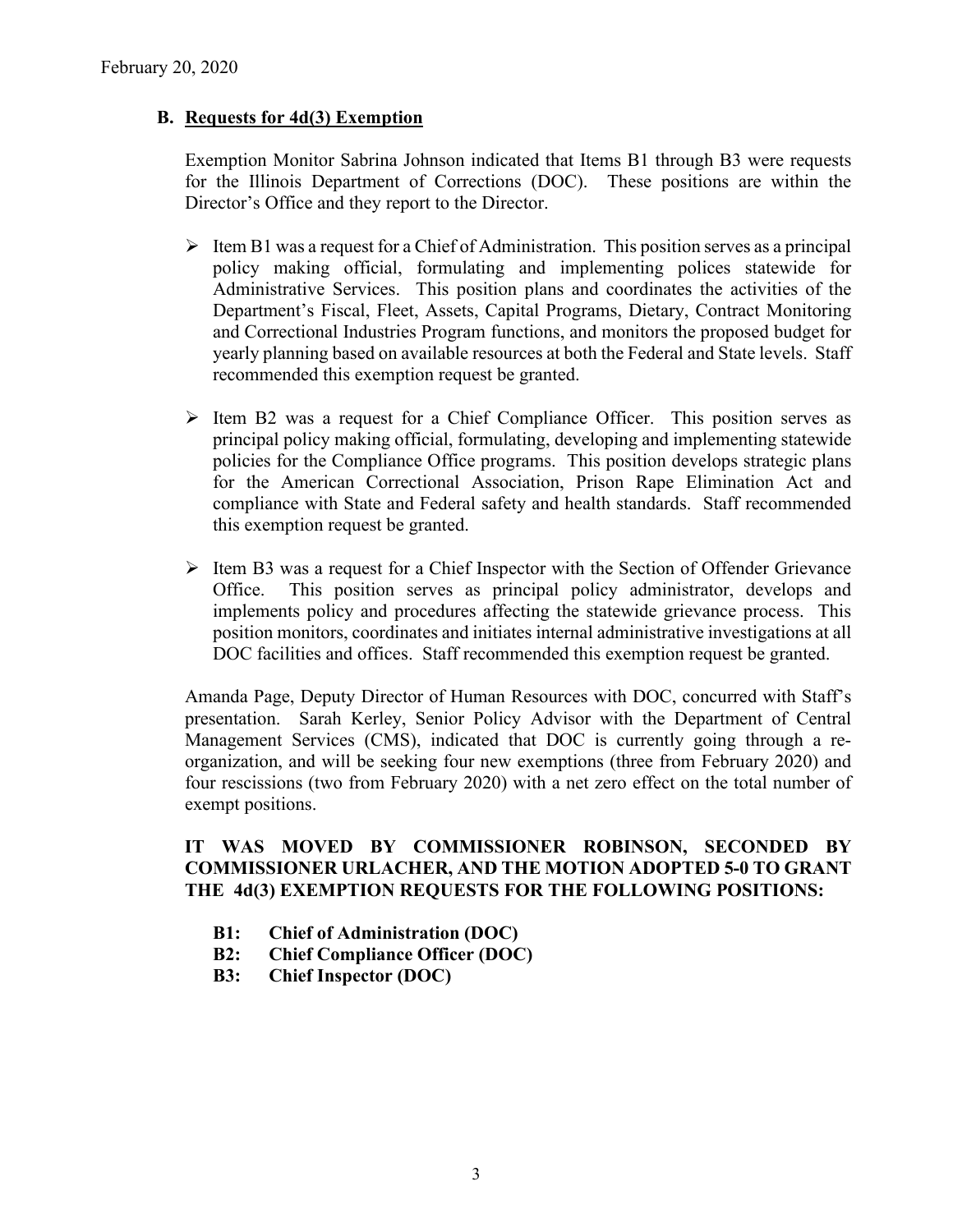# **Proposed Rescissions in accordance with Section 1.142(b) of the Rules of the Civil Service Commission**

Section 1.142(b) provides that the Commission may rescind the exemption of positions that no longer meet the requirements for exemption upon the recommendation of the Director of Central Management Services. The determination of rescission of Section 4d(3) exemptions rests with Civil Service Commission. Section 1.142(b) of the Commission Rules provides that rescission of an exemption shall be approved after the Commission has determined that an adequate level of managerial control exists in exempt status that will ensure responsive and accountable administrative control of the programs of the agency.

Exemption Monitor Sabrina Johnson indicated that Items C1 and C2 were rescission requests for DOC. DOC agreed with CMS to seek rescission of both positions.

- $\triangleright$  Item C1 was the Staff Assistant to the Director of DOC. This exemption was granted August 2003 and based on the last clarification effective September 2019, the duties are similar in nature. This position served as primary contact regarding administrative responsibilities, program decisions and commitments. This position recommended proposed policies, procedure and programs and coordinated DOC's long-term goals and objectives. Staff recommended rescission of the exemption.
- $\triangleright$  Item C2 was the Staff Assistant with the Office of Programs and Support Services. This exemption was granted July 2007, with last clarification completed September 2019. This position served as staff assistant in the implementation of statewide policy related to security of segregating offenders from society, while ensuring offenders retain their constitutional rights. This position assisted in implementing policies and reviewed legislation that may have an impact on offender. Staff recommended rescission of the exemption.

Ms. Page concurred with Staff's presentation.

## **IT WAS MOVED BY COMMISSIONER LUECHTEFELD, SECONDED BY COMMISSIONER URLACHER, AND THE MOTION ADOPTED 5-0 TO RESCIND THE 4d(3) EXEMPTION FOR THE FOLLOWING POSITIONS:**

| Item | Agency / Position Number |                       | <b>Functional Title</b> | Incumbent |
|------|--------------------------|-----------------------|-------------------------|-----------|
|      | DOC.                     | 40070-29-00-000-00-01 | <b>Staff Assistant</b>  | Vacant    |
|      | DOC.                     | 40070-29-02-020-00-01 | <b>Staff Assistant</b>  | Vacant    |

Exemption Monitor Sabrina Johnson indicated that Chairman Timothy Sickmeyer was asked to place Item D on the agenda from the Department of Public Health (DPH) as an emergency and Chairman Sickmeyer concurred.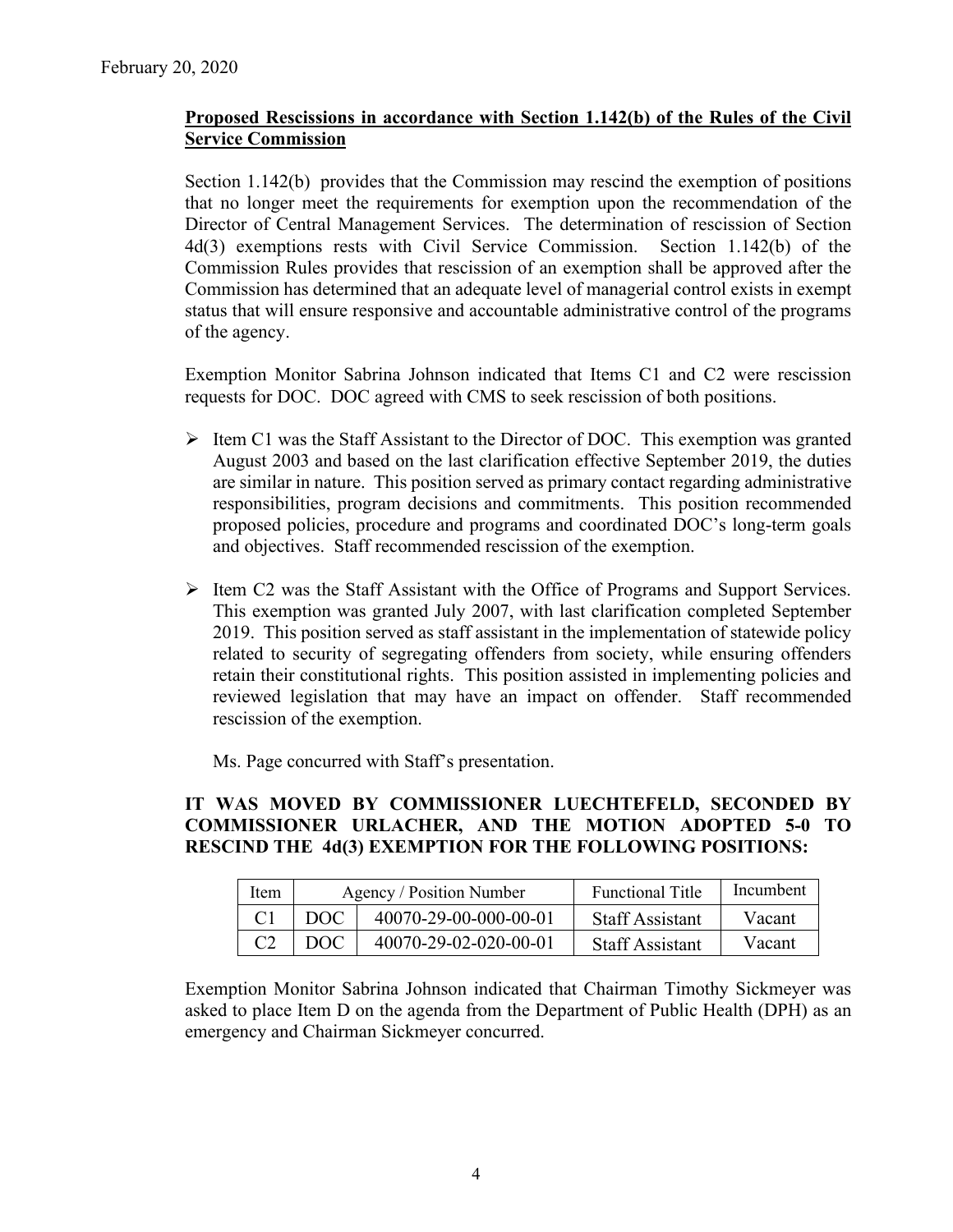$\triangleright$  Item D was for a Division Chief for the Division of Emerging Health Issues at DPH, a position that reports to the Deputy Director, who reports to the Director. This position serves as a policy making official addressing the health effects of cannabis, harmful impacts of e-cigarettes and vaping and other chronic diseases and injuries deemed to be urgent by the department. This position works with the Governor's Office, members of the General Assembly, State and federal agencies and community groups to discuss and promote awareness of emerging health issues. Staff recommended this exemption request be granted.

Justin DeWitt, Chief of Staff with DPH, indicated this position has responsibilities related to setting and implementing DPH policy regarding viruses and diseases, health effects and promotes awareness to the general public. Mr. DeWitt said that DPH needed the position filled as soon as possible to help deal with emerging health issues, including the coronavirus. Commissioner David Luechtefeld inquired if this was a new position. Mr. DeWitt indicated it was. Executive Director Thomas Klein indicated this position has not been approved by the OEIG's Hiring and Employment Monitoring (HEM) Unit, at this time. Mr. DeWitt indicated DPH will not fill this position until it has been approved by the HEM unit.

Ms. Kerley indicated this position will need to expand on cannabis use. She indicated this position is currently with the Shakman Special Master waiting for their approval or disapproval. Ms. Kerley stated CMS missed the timeframe to place this on the agenda for February and DPH will not make an appointment prior to receiving HEM approval. She then explained if the HEM unit does not approve the exemption, CMS will seek to rescind the exemption so DPH would be able to fill this position as a nonexempt employee.

# **IT WAS MOVED BY COMMISSIONER ROBINSON, SECONDED BY COMMISSIONER URLACHER, AND THE MOTION ADOPTED 5-0 TO GRANT THE 4d(3) EXEMPTION REQUEST FOR THE FOLLOWING POSITION:**

# **D: Division Chief, Office of Health Promotion/Emerging Health Issues (DPH)**

# VI. CLASS SPECIFICATIONS

### **A. Governing Rule – Section 1.45 Classification Plan**

The Commission will review the class specifications requiring Commission approval under the Classification Plan and will approve those that meet the requirements of the Personnel Code and Personnel Rules and conform to the following accepted principles of position classification:

- a) The specifications are descriptive of the work being done or that will be done;
- b) Identifiable differentials are set forth among classes that are sufficiently significant to permit the assignment of individual positions to the appropriate class;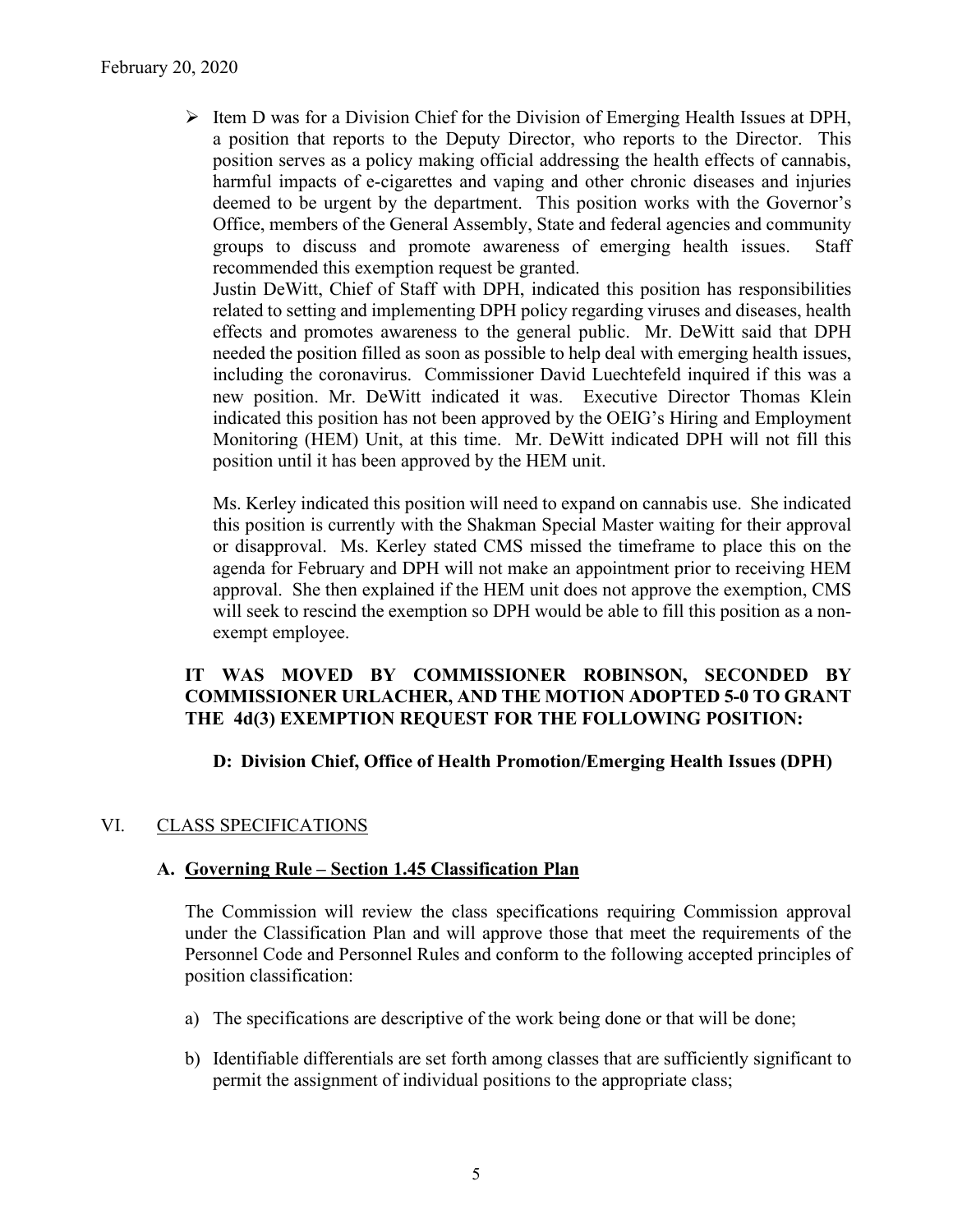- c) Reasonable career promotional opportunities are provided;
- d) The specifications provide a reasonable and valid basis for selection screening by merit examinations;
- e) All requirements of the positions are consistent with classes similar in difficulty, complexity and nature of work; and
- f) The relation of the class specifications to any applicable collective bargaining agreement.

The following class titles were submitted for revision by the Director of the Illinois Department of Central Management Services (CMS):

# **B. Weatherization Specialist Trainee Weatherization Specialist I Weatherization Specialist II Weatherization Specialist III**

## **C. Land Acquisition Agent III**

Regarding Item B, Assistant Executive Director Barris reported that Chris Nickols at CMS Technical Services confirmed that the Weatherization classes were last revised 14 years ago when the training programs were first implemented.

Regarding Item C, Assistant Executive Director Barris inquired why the term "may" was used regarding a real estate license requirement when the CMS class analysis used the term "must" regarding the Illinois statute requiring licensure. Mr. Nickols explained that the Department of Natural Resources has Land Acquisition Agent III positions in two units within the Division of Real Estate Services and Consultation: the Real Estate Unit and the Plats & Surveys Unit. Land Acquisition Agent III positions in the Plats & Surveys Unit perform functions that do not require the real estate appraiser license. When some but not all positions allocated to a class are subject to a requirement, the "may require…" language is used.

Regarding Items B and C, Assistant Executive Director Barris reported that the proposals were agreed to through collective bargaining and would not result in an increase in pay.

**IT WAS MOVED BY COMMISSIONER FINCH, SECONDED BY COMMISSIONER URLACHER, AND THE MOTION ADOPTED 5-0 TO APPROVE THE REVISION OF THE FOLLOWING CLASS SPECIFICATIONS TO BE EFFECTIVE MARCH 1, 2020:**

**B. Weatherization Specialist Trainee Weatherization Specialist I Weatherization Specialist II Weatherization Specialist III**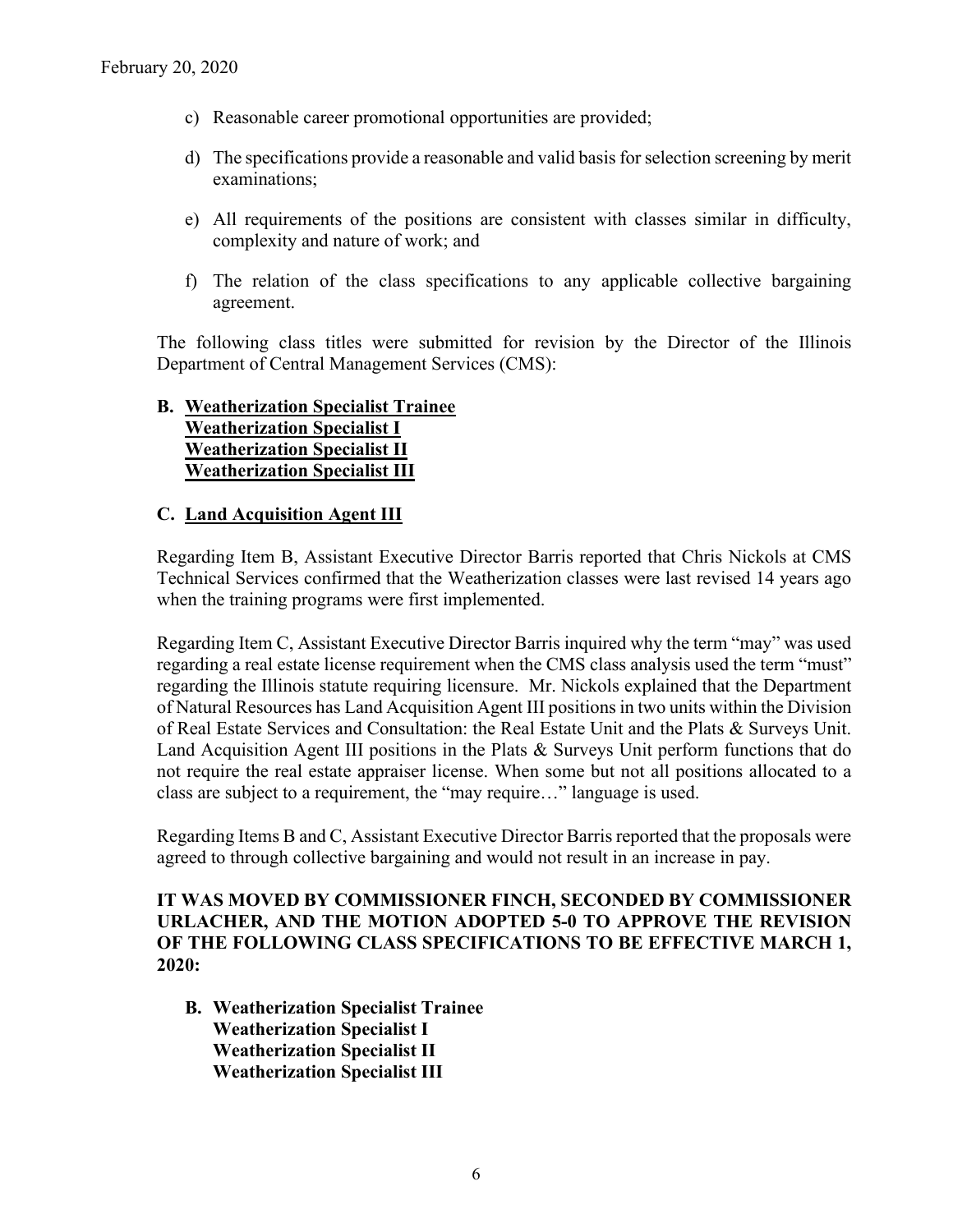# **C. Land Acquisition Agent III**

**IT WAS MOVED BY COMMISSIONER URLACHER, SECONDED BY COMMISSIONER LUECHTEFELD, AND THE MOTION ADOPTED 5-0 TO DISAPPROVE ANY CLASS SPECIFICATIONS RECEIVED BY THE COMMISSION STAFF NOT CONTAINED IN THIS AGENDA TO ALLOW ADEQUATE STUDY.** 

## VII. PERSONNEL RULES

## **A. Civil Service Commission Governing Rule – Section 1.310 Personnel Rules**

The Commission has power to disapprove new rules or amendments to existing rules submitted by the Director of Central Management Services. Such proposed new rules or amendments of existing rules submitted to the Commission shall be accompanied by a report of proceedings attending the prior public hearing required by law with respect to them. If the Commission does not disapprove new rules or any amendment to existing rules within 30 days following the receipt from the Director of Central Management Services, the new rules or amendments have the force and effect of law after filing by the Director with the Secretary of State.

## **B. None submitted**

**IT WAS MOVED BY COMMISSIONER FINCH, SECONDED BY COMMISSIONER URLACHER, AND THE MOTION ADOPTED 5-0 TO DISAPPROVE ANY AMENDMENTS TO PERSONNEL RULES RECEIVED BY THE COMMISSION STAFF BUT NOT CONTAINED IN THIS AGENDA TO ALLOW ADEQUATE STUDY.** 

# VIII. MOTION TO CLOSE A PORTION OF THE MEETING

**IT WAS MOVED BY COMMISSIONER FINCH, SECONDED BY COMMISSIONER LUECHTEFELD, AND BY ROLL CALL VOTE THE MOTION ADOPTED 5-0 TO CLOSE A PORTION OF THE MEETING PURSUANT TO SUBSECTIONS 2(c)(1), 2(c)(4), AND 2(c)(11) OF THE OPEN MEETINGS ACT.**

| <b>SICKMEYER</b> | YES.       | <b>FINCH</b>    | YES.       |
|------------------|------------|-----------------|------------|
| LUECHTEFELD      | <b>YES</b> | <b>ROBINSON</b> | <b>YES</b> |
| URLACHER         | YES.       |                 |            |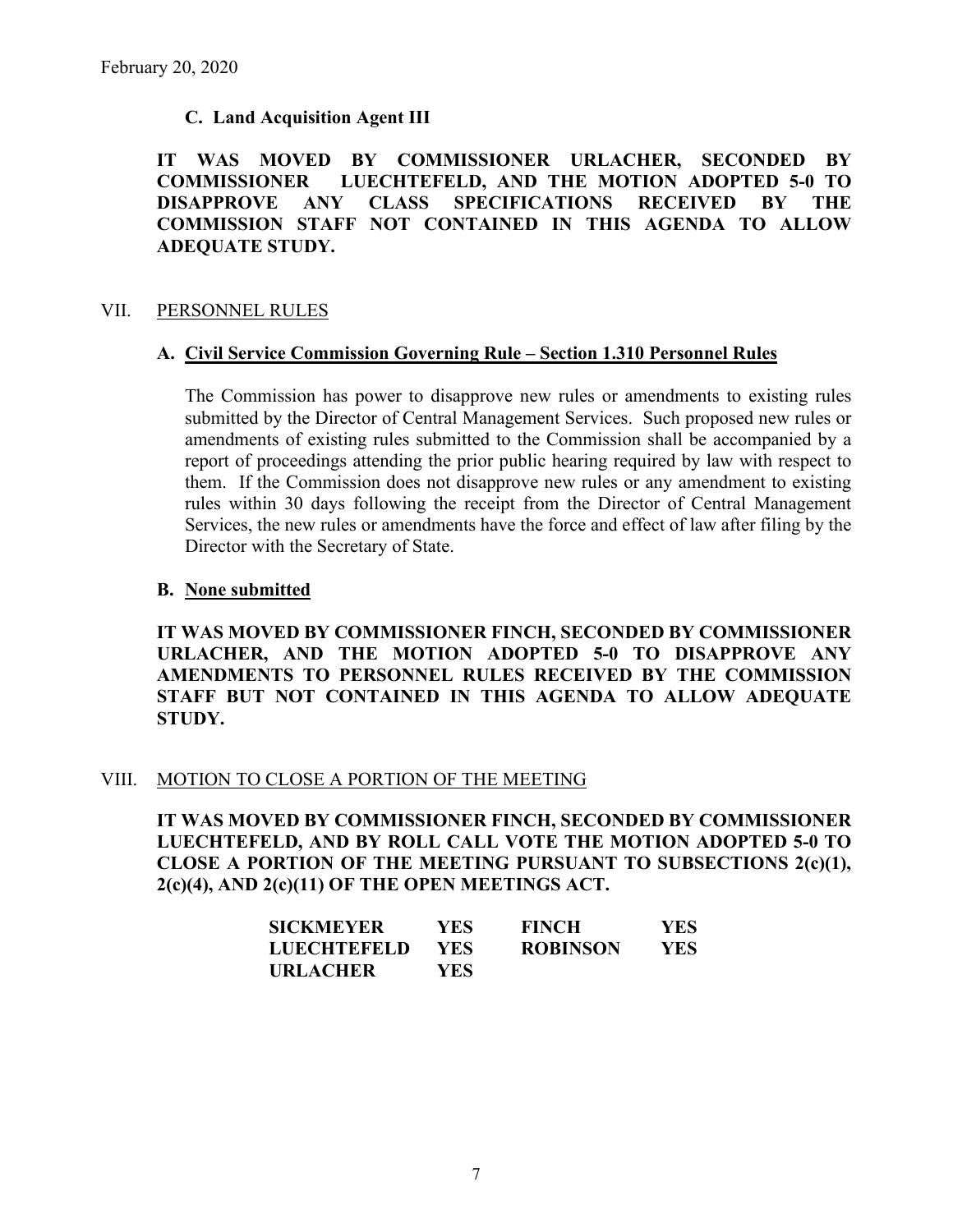### IX. RECONVENE THE OPEN MEETING

Upon due and proper notice, the regular open meeting of the Illinois Civil Service Commission was reconvened at 607 E. Adams Street, Suite 801, Springfield, IL and 160 N. La Salle Street, Suite S-901, Chicago, IL by interactive video conference at 11:25 a.m.

#### ROLL CALL AND CONFIRMATION OF A QUORUM

Chairman Timothy D. Sickmeyer; G.A. Finch, David Luechtefeld, Vivian Robinson, and Casey Urlacher, Commissioners; Thomas Klein, Executive Director, Andrew Barris, Assistant Executive Director and Sabrina Johnson, Exemption Monitor.

#### X. PUBLICLY ANNOUNCED DECISION RESULTING FROM APPEAL

#### **DA-14-20**

| Employee                | Kevin C. Hodges       | Appeal Date                          | 10/15/19                            |
|-------------------------|-----------------------|--------------------------------------|-------------------------------------|
| Agency                  | <b>Human Services</b> | Decision Date $\vert 02/06/20 \vert$ |                                     |
| Appeal Type   Discharge |                       | Proposal for                         | 90-day suspension plus the duration |
| ALJ                     | <b>Andrew Barris</b>  | Decision                             | of suspension pending discharge.    |

Commissioner Vivian Robinson stated that the Commission should uphold discharge to send a message against domestic violence.

**IT WAS MOVED BY COMMISSIONER FINCH, SECONDED BY COMMISSIONER URLACHER, AND BY ROLL CALL VOTE OF 4-1 THE MOTION ADOPTED TO AFFIRM AND ADOPT THE PROPOSAL FOR DECISION OF THE ADMINISTRATIVE LAW JUDGE FOR THE REASONS SET FORTH IN THE PROPOSAL FOR DECISION.**

| <b>SICKMEYER</b>   | YES. | <b>FINCH</b>    | <b>YES</b> |
|--------------------|------|-----------------|------------|
| <b>LUECHTEFELD</b> | YES. | <b>ROBINSON</b> | NO         |
| <b>URLACHER</b>    | YES  |                 |            |